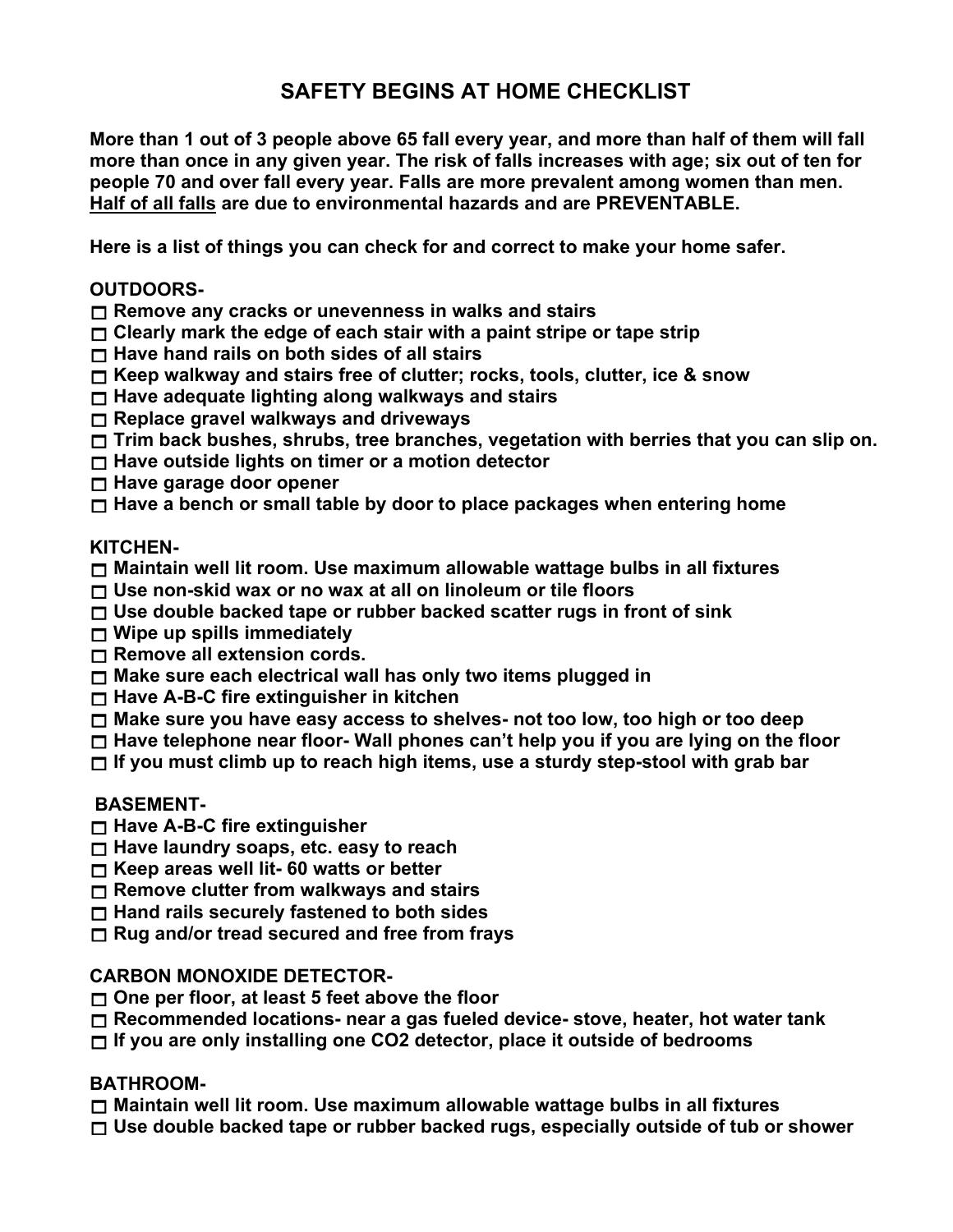- **Have a grab bar next to toilet**
- **Have a raised toilet seat**
- **Have grab bars in tub or shower**
- **Apply non-skip treads or secured rubber mat in tub or shower**
- **Have a padded bath or shower seat**
- **Have a hand-held shower head**
- **Have a night light**

### **STAIRWAYS-**

- **Well lit**
- **Clutter free**
- **Hand rails securely fastened to both sides**
- **Rug and/or tread secured and free from frays**
- **Clearly mark the edge of stairs with a paint stripe or tape strip for basement stairs**

#### **LIVING ROOM, DINING ROOM, FAMILY ROOM-**

- **Maintain well lit room. Use maximum allowable wattage bulbs in all fixtures**
- **Use double backed tape or rubber backed scatter rugs**
- **Make sure the area rug is secured on the edges**
- **Keep electrical and phone cords away from the walk ways**
- **Use high couches, chairs for easy sitting and standing**
- **Remove casters form furniture**
- **Suggestion- Use a cordless phone and T.V. remote control**
- **Arrange furniture so you can move around easily**
- **Avoid clutter on the floor; magazines, newspapers, etc.**

# **SMOKE DETECTORS-**

- **Minimum one per floor**
- **Have both battery operated and electrical smoke detectors**
- **Replace batteries every six months- Suggestion- do it when you turn your clock back**
- **Test each one monthly**
- **Vacuum each one annually**
- **Have one outside the bedrooms**
- **Have them installed on the ceilings, not the walls**
- **Don't ignore alarm, should it go off**
- **Some have lights that go on when smoke detector is activated. Very helpful in the event that you have an electrical fire.**

# **BEDROOM-**

- **Make sure your bed isn't too high. Can your feet touch the floor when you sit on the edge? If not, either lower the bed or get a metal stool with rubber feet.**
- **Maintain well lit room. Use maximum allowable wattage bulbs in all fixtures**
- **Use double backed tape or rubber backed rugs**
- **Remove all extension cords**
- **Keep phone next to bed and reachable from the floor**
- **Carpeting should but be more than \_ inch pile- easy to trip if too deep**
- **Closets- well lit, easy to reach shelves, without clutter**
- **Keep shoes off of the floor- Keep them in a closet or on rack**
- **Keep all electrical & phone cords out of the walk way**
- **Use a Night Light**